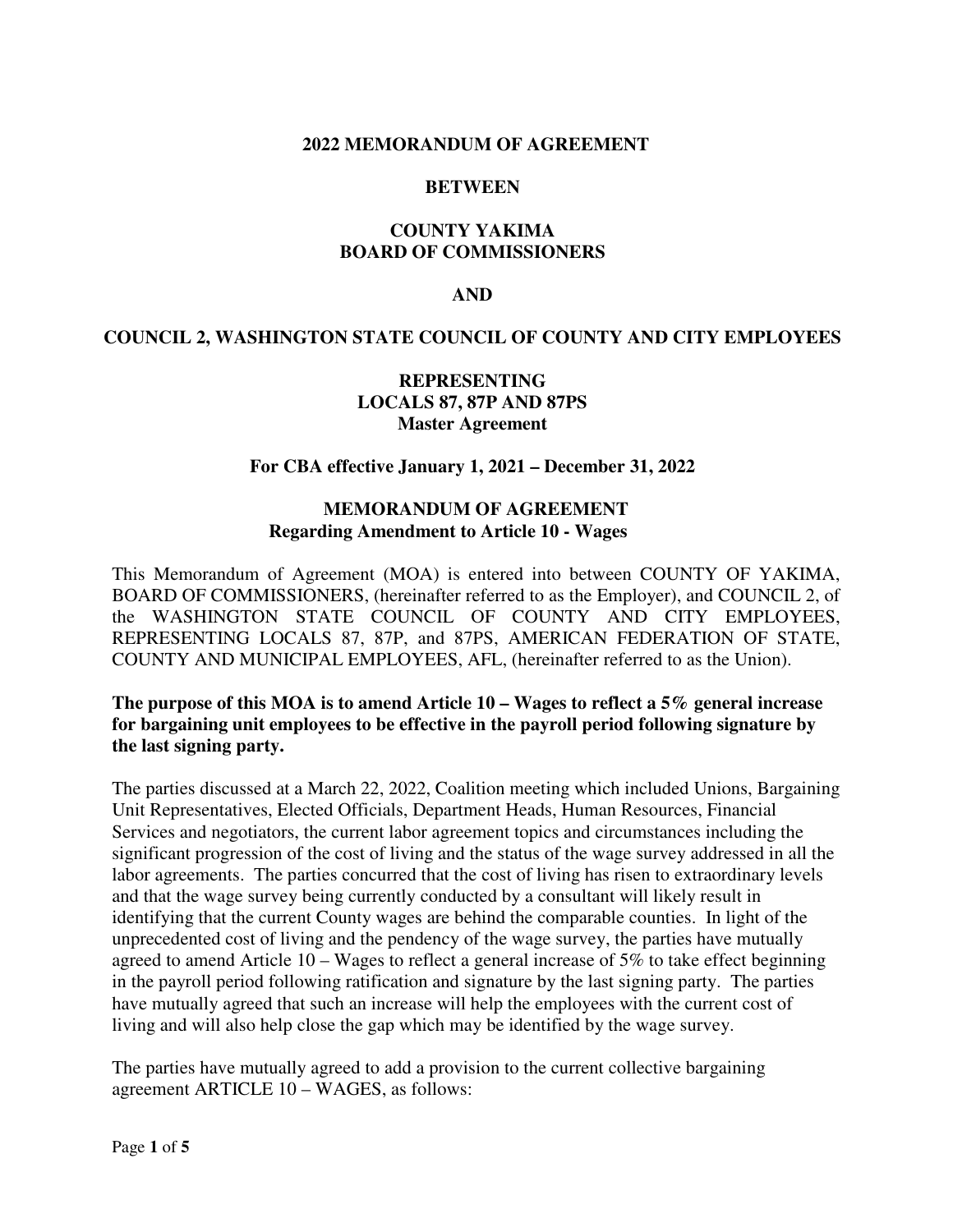10.7 The Employer will increase the current pay plan by five percent (5%). All calculations shall be determined by Human Resources. These calculations shall be final and binding on the parties and shall not be subject to any grievance procedures. This increase in the pay plan shall not serve as the basis for the calculations addressed in sections 10.2.3 and 10.2.4 for purposes of the lump sum to be distributed in July 2022.

The parties mutually agree that the general increase shall begin to be paid in the payroll period following signature of this MOA by the last signing party with no retroactive payments.

# The attached pay plan **Exhibit "A"** will replace the current (2021-2022) pay plan exhibit.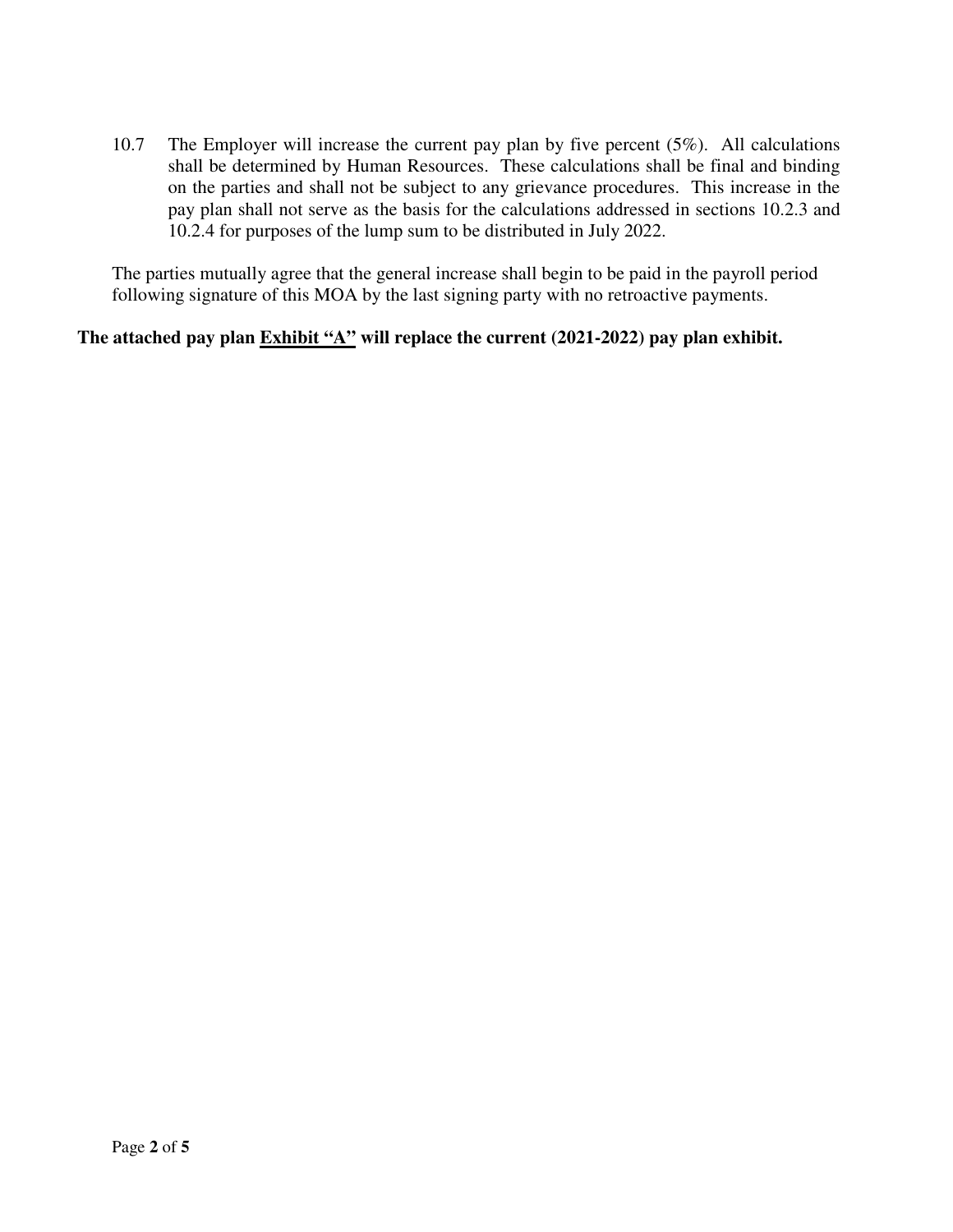#### **IN WITNESS WHEREOF**, the parties have agreed to this Agreement on this **\_\_\_\_\_\_\_\_\_\_** day of \_\_\_\_\_\_\_\_\_\_\_\_\_\_\_\_\_\_\_\_\_\_\_\_\_\_\_ 2022.

Eddie Allan, Staff Representative Council 2, Washington State Council of County and City Employees

\_\_\_\_\_\_\_\_\_\_\_\_\_\_\_\_\_\_\_\_\_\_\_\_\_\_\_\_\_\_\_\_\_\_\_\_

\_\_\_\_\_\_\_\_\_\_\_\_\_\_\_\_\_\_\_\_\_\_\_\_\_\_\_\_\_\_\_\_\_\_\_\_

\_\_\_\_\_\_\_\_\_\_\_\_\_\_\_\_\_\_\_\_\_\_\_\_\_\_\_\_\_\_\_\_\_\_\_\_

Kerrie Maybee, Local 87 President Negotiations Team Member

Irene Niemi, Local 87 Vice President Negotiations Team Member

Bellanira Kirby, Local 87P/87PS President Negotiations Team Member

\_\_\_\_\_\_\_\_\_\_\_\_\_\_\_\_\_\_\_\_\_\_\_\_\_\_\_\_\_\_\_\_\_\_\_\_

Lamont Wright, Local 87P/87PS Vice President Negotiations Team Member

\_\_\_\_\_\_\_\_\_\_\_\_\_\_\_\_\_\_\_\_\_\_\_\_\_\_\_\_\_\_\_\_\_\_\_\_

Adopted Copy Available at Yakima County Human Resources 128 N. 2<sup>nd</sup> Street, Room B27 Yakima, WA 98901

### **FOR THE UNION: FOR THE EMPLOYER:**

Amanda McKinney, Chair Yakima County Board of County Commissioners

\_\_\_\_\_\_\_\_\_\_\_\_\_\_\_\_\_\_\_\_\_\_\_\_\_\_\_\_\_\_\_\_\_\_\_\_

LaDon Linde, Commissioner Yakima County Board of County Commissioners

\_\_\_\_\_\_\_\_\_\_\_\_\_\_\_\_\_\_\_\_\_\_\_\_\_\_\_\_\_\_\_\_\_\_\_\_

\_\_\_\_\_\_\_\_\_\_\_\_\_\_\_\_\_\_\_\_\_\_\_\_\_\_\_\_\_\_\_\_\_\_\_\_

\_\_\_\_\_\_\_\_\_\_\_\_\_\_\_\_\_\_\_\_\_\_\_\_\_\_\_\_\_\_\_\_\_\_\_\_

\_\_\_\_\_\_\_\_\_\_\_\_\_\_\_\_\_\_\_\_\_\_\_\_\_\_\_\_\_\_\_\_\_\_\_\_

\_\_\_\_\_\_\_\_\_\_\_\_\_\_\_\_\_\_\_\_\_\_\_\_\_\_\_\_\_\_\_\_\_\_\_\_

\_\_\_\_\_\_\_\_\_\_\_\_\_\_\_\_\_\_\_\_\_\_\_\_\_\_\_\_\_\_\_\_\_\_\_\_

\_\_\_\_\_\_\_\_\_\_\_\_\_\_\_\_\_\_\_\_\_\_\_\_\_\_\_\_\_\_\_\_\_\_\_\_

Ron Anderson, Commissioner Yakima County Board of County Commissioners

W. Dave Cook, County Assessor

Ilene Thomson, County Treasurer

Joseph Brusic, Prosecuting Attorney

Jessica Humphreys, Court Administrator

Brian Griff, Director of Public Services

\_\_\_\_\_\_\_\_\_\_\_\_\_\_\_\_\_\_\_\_\_\_\_\_\_\_\_\_\_\_\_\_\_\_\_\_ Jacqui Lindsay, Human Resources Director

\_\_\_\_\_\_\_\_\_\_\_\_\_\_\_\_\_\_\_\_\_\_\_\_\_\_\_\_\_\_\_\_\_\_\_\_

Approved as to Form:

I

I

Deputy Prosecuting Attorney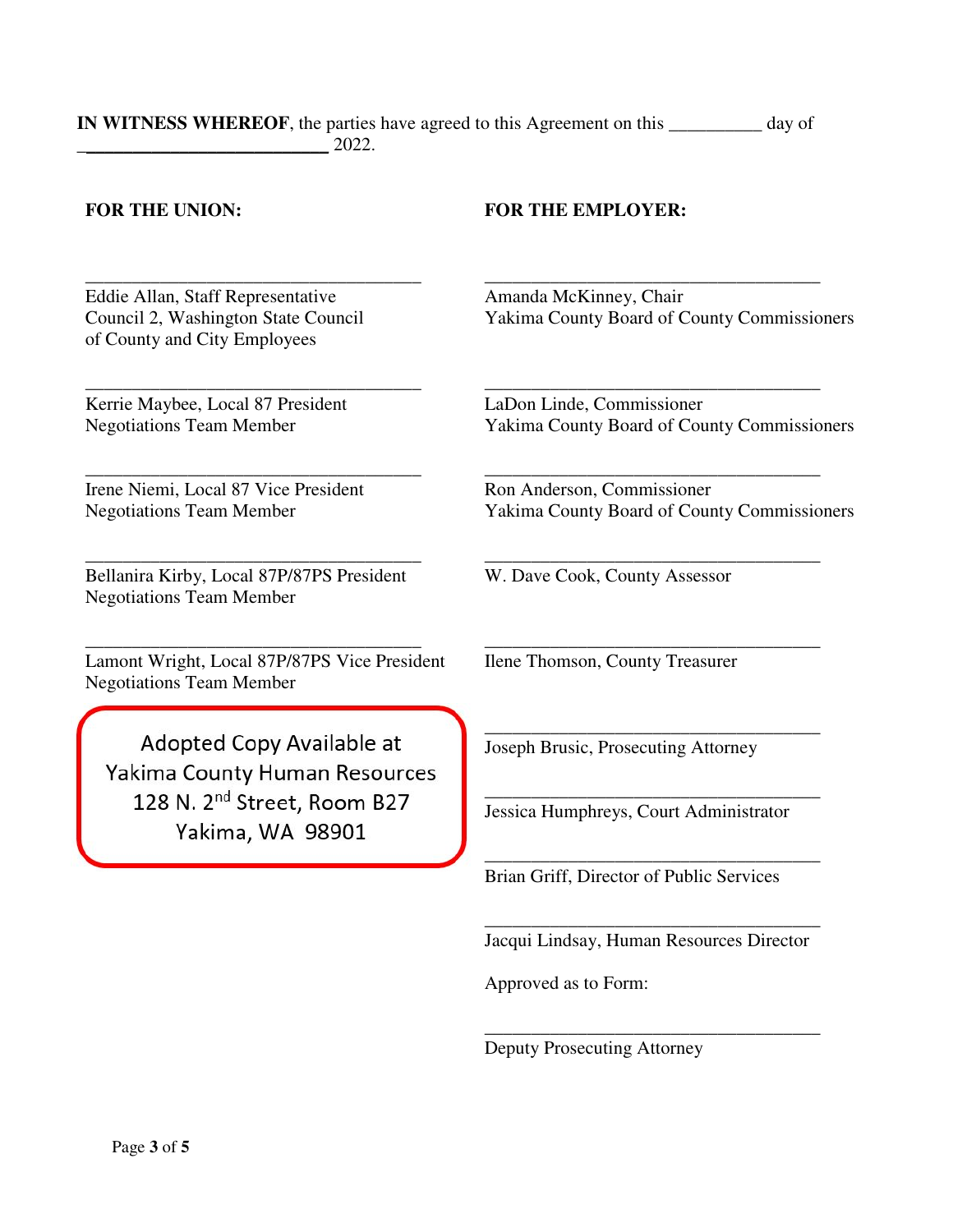# **EXHIBIT "A" AFSCME Local 87 87P 87PS 2021-2022 Pay Plan**

#### **Effective May 1, 2022**

#### **The 2020 Pay Plan serves as the basis for the HR Department's calculations of the 2021 lump sum and the 2022 lump sum in accordance with Article 10.**

| Pay Grade         |           | Increment | <b>Increment</b><br>$\overline{2}$ | <b>Increment</b><br>3 | <b>Increment</b><br>$\overline{\mathcal{L}}$ | <b>Increment</b><br>5 | <b>Increment</b><br>6 | <b>Increment</b><br>$\overline{7}$ | <b>Increment</b><br>8 | <b>Increment</b><br>9 | <b>Increment</b><br>10 | <b>Increment</b><br><b>11</b> | <b>Increment</b><br>12 | <b>Increment</b><br>13 | <b>Increment</b><br>14 |
|-------------------|-----------|-----------|------------------------------------|-----------------------|----------------------------------------------|-----------------------|-----------------------|------------------------------------|-----------------------|-----------------------|------------------------|-------------------------------|------------------------|------------------------|------------------------|
| 8 hr              | <b>YR</b> | 28,570    | 29,310                             | 30,076                | 30,855                                       | 31,659                | 32,477                | 33,321                             | 34,191                | 35,086                | 35,995                 | 36,930                        | 37,890                 | 38,877                 | 39,889                 |
| 8 hr              | MO        | 2,381     | 2,443                              | 2.506                 | 2,571                                        | 2,638                 | 2,706                 | 2,777                              | 2,849                 | 2,924                 | 3,000                  | 3,077                         | 3,158                  | 3,240                  | 3,324                  |
| A11               | <b>HR</b> | 13.74     | 14.09                              | 14.46                 | 14.83                                        | 15.22                 | 15.61                 | 16.02                              | 16.44                 | 16.87                 | 17.31                  | 17.75                         | 18.22                  | 18.69                  | 19.18                  |
| 7.5 <sub>hr</sub> | <b>MO</b> | 2,232     | 2,290                              | 2.350                 | 2.411                                        | 2,473                 | 2,537                 | 2,603                              | 2,671                 | 2,741                 | 2,812                  | 2,885                         | 2,960                  | 3,037                  | 3,116                  |
| 7.5 <sub>hr</sub> | <b>YR</b> | 26,784    | 27,478                             | 28,196                | 28,926                                       | 29,681                | 30.447                | 31,238                             | 32,054                | 32,893                | 33,745                 | 34,621                        | 35,522                 | 36,447                 | 37,396                 |
| 8 hr              | YR        | 30,972    | 31,750                             | 32,542                | 33,360                                       | 34,204                | 35,060                | 35,943                             | 36,852                | 37,773                | 38,721                 | 39,694                        | 40,694                 | 41,719                 | 42,771                 |
| <b>8</b> hr       | MO        | 2.581     | 2,646                              | 2,712                 | 2,780                                        | 2,850                 | 2,922                 | 2,995                              | 3,071                 | 3,148                 | 3,227                  | 3,308                         | 3,391                  | 3,477                  | 3,564                  |
| A12               | <b>HR</b> | 14.89     | 15.26                              | 15.65                 | 16.04                                        | 16.44                 | 16.86                 | 17.28                              | 17.72                 | 18.16                 | 18.62                  | 19.08                         | 19.56                  | 20.06                  | 20.56                  |
| 7.5 hr            | <b>MO</b> | 2.420     | 2,480                              | 2,542                 | 2,606                                        | 2,672                 | 2,739                 | 2,808                              | 2,879                 | 2,951                 | 3,025                  | 3,101                         | 3,179                  | 3,259                  | 3,341                  |
| 7.5 hr            | <b>YR</b> | 29,036    | 29,766                             | 30,508                | 31,275                                       | 32,066                | 32,869                | 33,697                             | 34,548                | 35,412                | 36,301                 | 37,214                        | 38,151                 | 39,112                 | 40,098                 |
| 8 hr              | YR        | 33,386    | 34,204                             | 35,034                | 35,891                                       | 36,761                | 37,656                | 38,578                             | 39,513                | 40,473                | 41,460                 | 42,472                        | 43,511                 | 44,575                 | 45,665                 |
| <b>8</b> hr       | <b>MO</b> | 2,782     | 2,850                              | 2,920                 | 2,991                                        | 3.063                 | 3,138                 | 3,215                              | 3,293                 | 3,373                 | 3,455                  | 3,539                         | 3,626                  | 3,715                  | 3,805                  |
| A13               | <b>HR</b> | 16.05     | 16.44                              | 16.84                 | 17.26                                        | 17.67                 | 18.10                 | 18.55                              | 19.00                 | 19.46                 | 19.93                  | 20.42                         | 20.92                  | 21.43                  | 21.95                  |
| 7.5 <sub>hr</sub> | <b>MO</b> | 2,608     | 2,672                              | 2,737                 | 2,804                                        | 2,872                 | 2,942                 | 3,014                              | 3,087                 | 3,162                 | 3,239                  | 3,318                         | 3,399                  | 3,482                  | 3,568                  |
| 7.5 hr            | <b>YR</b> | 31,299    | 32,066                             | 32,845                | 33,648                                       | 34,463                | 35,303                | 36,167                             | 37,043                | 37,944                | 38,869                 | 39,818                        | 40,791                 | 41,789                 | 42,811                 |
| 8 hr              | YR        | 36,566    | 37,423                             | 38,293                | 39,188                                       | 40,110                | 41,044                | 42,005                             | 42,991                | 43,991                | 45,016                 | 46,068                        | 47,145                 | 48,249                 | 49,378                 |
| 8 <sub>hr</sub>   | MO        | 3,047     | 3,119                              | 3,191                 | 3,266                                        | 3,342                 | 3,420                 | 3,500                              | 3,583                 | 3,666                 | 3,751                  | 3,839                         | 3,929                  | 4,021                  | 4,115                  |
| <b>B21</b>        | <b>HR</b> | 17.58     | 17.99                              | 18.41                 | 18.84                                        | 19.28                 | 19.73                 | 20.19                              | 20.67                 | 21.15                 | 21.64                  | 22.15                         | 22.67                  | 23.20                  | 23.74                  |
| 7.5 <sub>hr</sub> | MO        | 2.857     | 2,924                              | 2,992                 | 3.062                                        | 3,134                 | 3,207                 | 3,282                              | 3,359                 | 3,437                 | 3.517                  | 3,599                         | 3,683                  | 3,769                  | 3,858                  |
| 7.5 hr            | <b>YR</b> | 34,281    | 35,084                             | 35,899                | 36,739                                       | 37,603                | 38,479                | 39,380                             | 40,305                | 41,242                | 42,203                 | 43,189                        | 44,199                 | 45,233                 | 46,292                 |
| 8 hr              | <b>YR</b> | 39,733    | 40,629                             | 41,551                | 42,485                                       | 43,446                | 44,432                | 45,432                             | 46,457                | 47,509                | 48,586                 | 49,676                        | 50,793                 | 51,935                 | 53,103                 |
| <b>8</b> hr       | MO        | 3,311     | 3,386                              | 3,463                 | 3,540                                        | 3,620                 | 3,703                 | 3,786                              | 3,871                 | 3,959                 | 4,049                  | 4,140                         | 4,233                  | 4,328                  | 4,425                  |
| <b>B22</b>        | <b>HR</b> | 19.10     | 19.53                              | 19.98                 | 20.43                                        | 20.89                 | 21.36                 | 21.84                              | 22.34                 | 22.84                 | 23.36                  | 23.88                         | 24.42                  | 24.97                  | 25.53                  |
| 7.5 hr            | <b>MO</b> | 3,104     | 3,174                              | 3,246                 | 3,319                                        | 3,394                 | 3,471                 | 3,549                              | 3,629                 | 3,712                 | 3,796                  | 3,881                         | 3,968                  | 4,057                  | 4,149                  |
| 7.5 hr            | <b>YR</b> | 37,250    | 38,090                             | 38,954                | 39,830                                       | 40,730                | 41,655                | 42,592                             | 43,554                | 44,539                | 45,549                 | 46,572                        | 47,618                 | 48.689                 | 49,784                 |